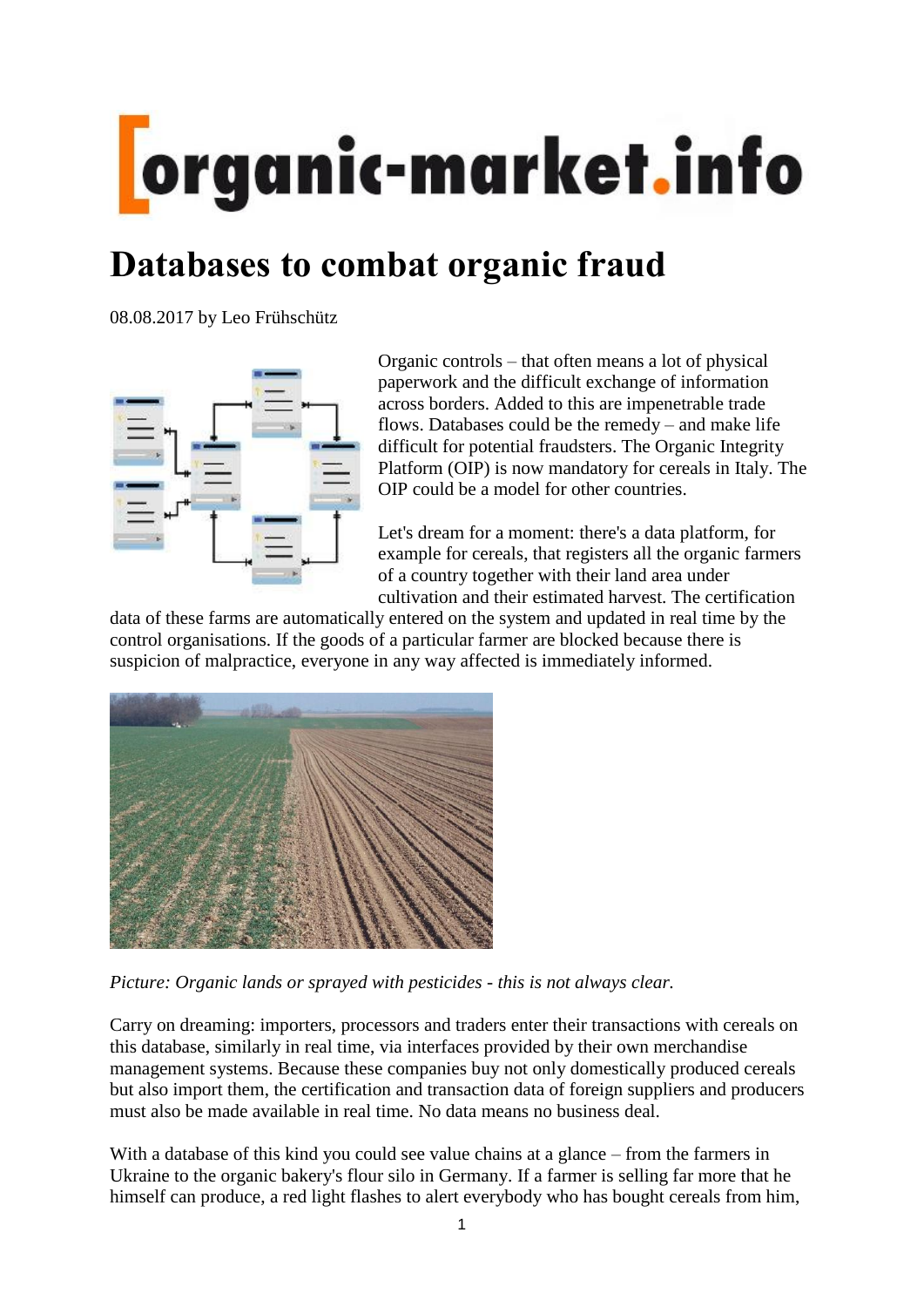or it may be that a control organisation comes across irregularities in a company in the processing chain that have got to be investigated and sorted out. Then there's the preventive effect. A trader can only do business if he ensures that the data of all the middlemen and the producers from the start of the chain are logged on the system. A quick deal with anonymous sources is no longer possible. In a system of this kind, (paper) certificates with long validity periods would be superfluous and there wouldn't be any point in forging them either.



#### **Italy as model**

It's not just a dream! There really is a data platform like this in existence. It's called *FederBio Integrity Platform (FIP*) and and is up and running in Italy. Yes, in Italy - the country that over the last ten years has been at the centre of some egregious organic fraud scandals involving cereals and animal feed. "Puss in Boots", "Green War" and ["Vertical](http://organic-market.info/news-in-brief-and-reports-article/14661-Italy.html)  [Bio"](http://organic-market.info/news-in-brief-and-reports-article/14661-Italy.html) were the code names of the investigations carried out by the Italian fraud authorities.

To combat this organised crime and to protect itself from the machinations of criminals, the Italian organic industry decided to create a database, starting with cereals. The initiative was sponsored by the organic umbrella association *Federbio* and partnered by Intact and *Organic Services*. Intact develops software for the management of audits, certification and traceability in supply chains. With its *Check Organic* system, the consultancy *Organic Services* makes certification data available in real time and links it to transaction data from the supply chain. It provides the FIP with the data of non-Italian traders and producers supplying Italy with cereals. The data of Italian organic companies is supplied by the national accreditation body *Accredia*, on whose database - *DataBio* – all Italian control organisations have to enter and update their certification information.

*FederBio* began setting up the platform in 2014. On a voluntary basis "and with the pressure of the trade on its sub-suppliers," as Gerald A. Herrmann, managing director of *Organic Services* says. He points out that, with four big players, the retail trade in Italy is much more homogeneous than in Germany. Nevertheless, the *FIP* has been covering only a part of the organic cereals business, in particular the activities of quality manufacturers and traders. If you wanted to cheat, all you had to do was remain outside the system and find customers who wanted nothing to do with the *FIP*.

## **State makes participation mandatory**

They have now put a stop to that: the Italian government decreed that participation is mandatory. At the same time, the Italian control organisations joined forces to take over as sponsors of the platform whose official title is now *Organic Integrity Platform (OIP)*. Gerald A. Herrmann reports that because participation is now compulsory the number of traders and processors in the database increased from 91 at the beginning of the year to 200 by the end of June 2017 and the volume of cereals they dealt with tripled to 560,000 tonnes.